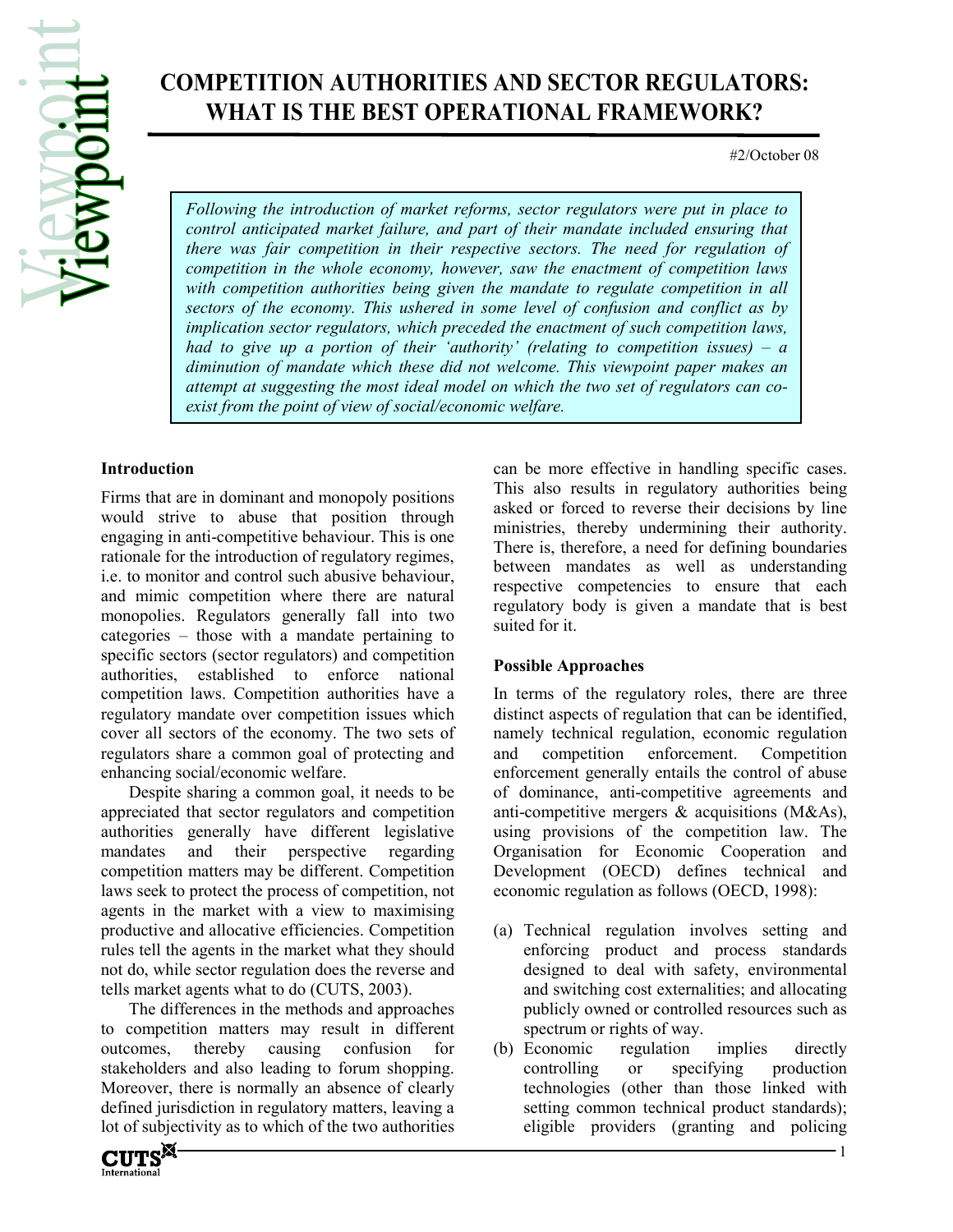licences); terms of sale (i.e. output prices and terms of access); and standard marketing practices (e.g. advertising and opening hours).

The OECD also identifies and defines 'access regulation' as ensuring non-discriminatory access to necessary inputs, especially in network infrastructure. In this paper, this is assumed to be part of competition enforcement as this is linked to refusal to deal. In this paper, we adopt the OECD definitions of technical and economic regulation.

The United Nations Conference on Trade and Development (UNCTAD) identifies five possible frameworks that can be used in resolving the conflicting mandates (UNCTAD, 2006). These are as follows:

- (a) Combining technical and economic regulation in a sector regulator and leave competition enforcement exclusively in the hands of the competition authority;
- (b) Combining technical and economic regulation in a sector regulator and give it some or all competition law enforcement functions;
- (c) Combining technical and economic regulation in a sector regulator and give it competition law enforcement functions which are to be performed in coordination with the competition authority;
- (d) Organising technical regulation as a standalone function for the sector regulator and include economic regulation within the competition authority;
- (e) Relying solely on competition law enforced by the competition authority for all aspects of regulation.

Many countries use a combination of the above approaches. For example, in Australia the approach involves both (d) and (e). While the Australian Competition and Consumer Commission (ACCC) has technical, economic and competition regulatory roles, where state regulators exist, they are given technical and economic regulatory responsibilities. Such combinations are also being followed by Canada and France (b and c); US and Zimbabwe (a and b); and Indonesia (a and c). Brazil, Tanzania and India use only approach (a), while Kenya, Malawi, Mauritius and Zambia use approach (b). Portugal, South Africa, Namibia and



Arguably, technical regulation does not have much direct relevance to competition concerns. Ongoing monitoring and application of sector specific expertise is needed, and such a function can best be served by a sector specific agency. Technical regulation also requires more frequent intervention and continuous assessment of performance against set standards, which makes it more suitable for a sector specific authority to handle the task.

On the other hand, competition enforcement can best be handled by the competition authority. Competition law generally applies to all sectors of the economy, and its implementation should be consistent across sectors; hence a more general approach rather than sector specific approach is desirable.

Technical regulation is generally regarded as an ex ante exercise while competition enforcement is generally an ex post exercise (except in merger analysis, which is generally a forward looking exercise). Moreover, technical regulation is generally a structural issue, while competition enforcement qualifies as a behavioural issue. Thus, it makes sense to give the responsibility of behavioural and *ex post* issues to the competition authority while structural and ex ante issues are handled by the sector regulator.

Economic regulation, however, adds some complication to the whole debate. Like technical regulation, economic regulation is also an on-going rather than periodic exercise requiring sectorspecific knowledge. This may imply that it is best handled by the sector regulator. But at the same time, the specification of production technologies, granting of licenses, determining terms of sale and marketing practices have a direct bearing on competition. The procedure used by the sector regulator might for example result in exclusive licensing and marketing as well as imposition of significant entry barriers, which a competition authority may see some reason in challenging.

It is also important to note that even under technical regulation the input of the competition authority may still be needed on matters affecting market structure and concentration. Conversely,

-



<sup>&</sup>lt;sup>1</sup> This country classification (excluding India) is based on UNCTAD, 2006